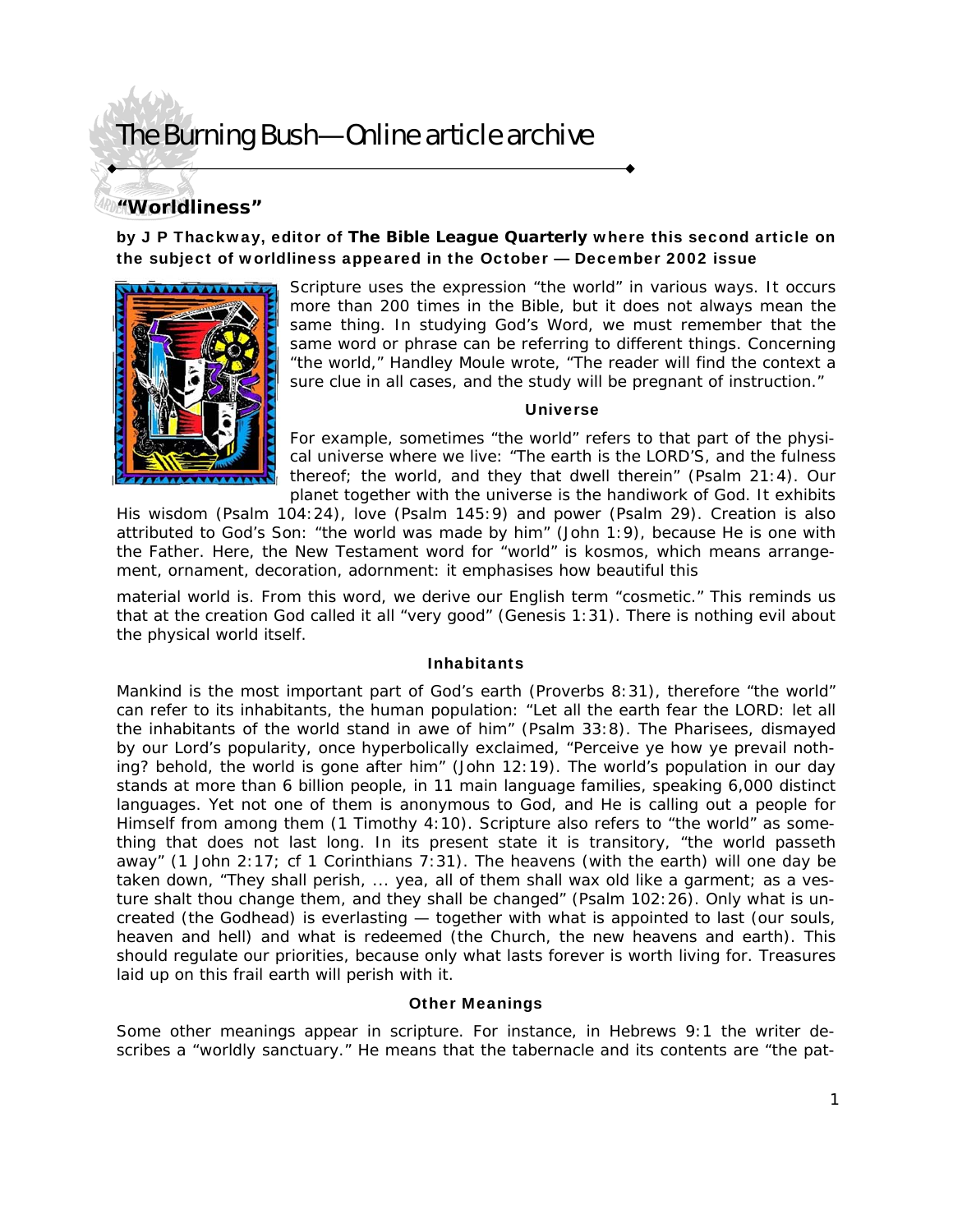terns of things in the heavens" (verse 23) — pictures on earth of real things in heaven. Twice (Ephesians 1:21 and 1 Tim.4:8) Paul contrasts this present time-state with our future heaven: "in this world ... in that which is to come;" "the life that now is, and of that which is to come." It is always good to be reminded of the glorious "afterward" (Psalm 73:24). So far, these definitions of "the world" have been fairly neutral. If this were all that scripture means by it we would perhaps not be considering our present subject. The same term, however, has a more specialised frame of reference. A sinister dimension leads us to the present aspect of our study. What is this other definition of "the world"? If we consider this carefully now, we will be in a better position to understand the meaning of the term "worldliness."

### 1. "The world" is human society considered as non-and anti-Christian.

Scripture uses the term with reference to mankind as fallen from God and in organised rebellion against Him. This is the unbelieving part of the world: the majority, the ungodly and unrighteous (Romans 1:18; 3:19). "The world" in this sense, then, means human society — everyone else besides God's redeemed and holy ones — "this present evil world" (Galatians 1:4). Bishop Ryle once defined it like this: "When I speak of 'the world' ... I mean those people who think only, or chiefly, of this world's things, and neglect the world to come — the people who are always thinking more of the earth than of heaven, more of time than of eternity, more of the body than of the soul, more of pleasing man than of pleasing God. It is of them and their ways, habits, customs, opinions, practices, tastes, aims, spirit, and tone, that I am speaking when I speak of 'the world.' This is the world from which St. Paul tells us to 'Come out and be separate.'" We can see that Christians are not designated by this term or included in it. They are the opposite of all this. The Lord has chosen them out of the world (John 15:19), set them apart for Himself (Psalm 4:3) and given them affections that are set on higher things (Colossians 3:1). Being born "from above" (John 3:3 margin), and with a nature akin to God (2 Peter 1:4), grace enables them to live above this wicked world (1 John 5:4). Here, then, are two diametrically opposed kingdoms and cultures. They each have their distinctive people and character and are mutually exclusive.

### 2. The world is a under the sway of God's enemy.

"We are of God" writes John to Christians, but he describes fallen human society in this way, "the whole world lieth in wickedness" (1 John 5:19). That the latter word refers to the devil is clear because the same Greek phrase is translated "wicked one" in the previous verse. It is a stark description. "Lieth in" is the same as in Luke 2:12 where the infant Christ is said to be "lying in a manger." The idea is of peacefully reposing in a comfortable place, secure and oblivious to any danger. Christians are "of God" — the product of a divine work; unbelievers "(lie) in wickedness" — they remain as they are by nature. When our Lord was here on earth, He referred three times to "the prince of this world" (John 12:31; 14:30; 16:11). Scripture reveals to us the complete hold Satan has upon earth's unbelieving population. Being its "god" (the one they serve), he has "blinded their minds" (2 Corinthians 4:4); "deceived them" (Revelation 20:10); filled them with "enmity" against God (Genesis 3:15); stirs them up to live in rebellion and "disobedience" (Ephesians 2:2); holds then in a terrible "power" (Colossians 1:13) and will bring them down with him to "everlasting fire" (Matthew 25:41). This being so, it follows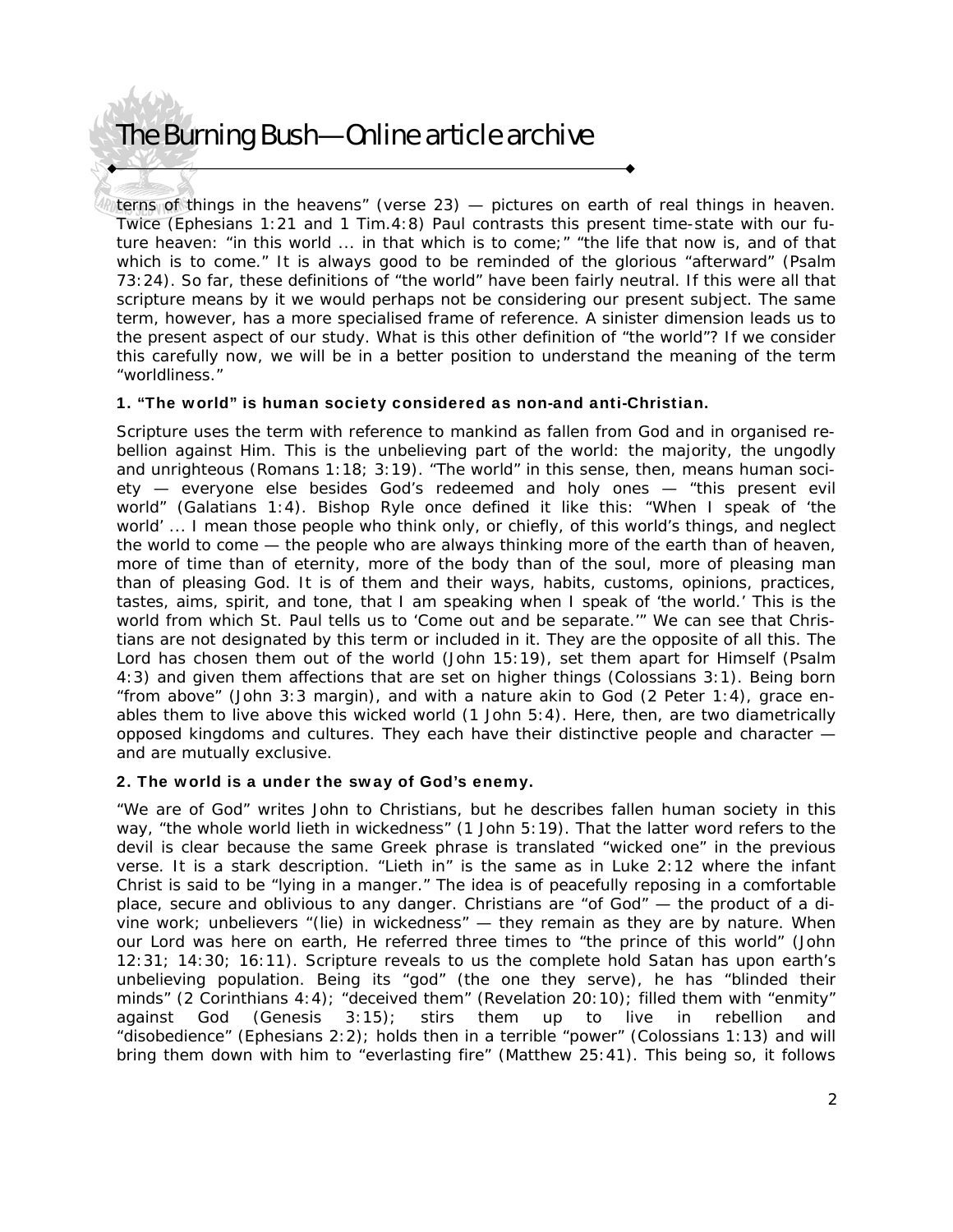that Christians live in enemy territory here. It is occupied by our arch-enemy, Satan, and he has willing representatives in all non-Christians. There is a "spirit of the world" (1 Corinthians 2:12) in their every thought, word and deed. The world reflects the works of the devil. His children are haters of God (Romans 1:30), of Christ and Christians (John 15:18), of God's law (Romans 8:7), of the Bible (Jeremiah 36:23), of the Sabbath day (Amos 8:5), of holiness (Jeremiah  $6:16$ ) — and of everything else to do with God, Christ and heaven. Not only so, but they are lovers of everything that is opposite to God (2 Timothy 3:2-4). The more society is leavened by true Christianity, of course, the more restrained and refined things will be. We are thankful for the civilizing influence of the Bible, particularly here in the UK. Social conscience, moral decency, charitableness, family values, faithfulness to marriage vows, respect for authority, courteousness, law-abiding, etc. are still with us to some degree. "Whatsoever things are true, whatsoever things are honest, whatsoever things are just, whatsoever things are pure, whatsoever things are lovely, whatsoever things are of good report" (Philippians 4:8) are to be gratefully cherished wherever we find them. May the Lord in mercy "strengthen the things which remain" (Revelation 3:2). Moreover, not everything in this world is bad or out of bounds for Christians. Many wholesome and interesting things there are that can be "used but not abused" (1 Corinthians 7:31) within stewardship of time and money. "Touch not, taste not, handle not" (Colossians 2:21) is asceticism and not Christianity. Although the enemy holds sway in this present world, his power is only exercised under the sovereignty of Christ: for our Saviour is "Lord of all" (Acts 10:36). As Christians, the Lord entrusts us "richly" with "all things to enjoy" (1 Timothy 6:17) under this lordship of Christ.

#### 3. The world is in solidarity against God and holiness.

Ungodly society stands together against the gospel and the standards of real religion. At a Christian funeral where the gospel is preached, the unbelievers will remain together afterwards - some puffing nervously on cigarettes - while believers will quietly rejoice at what they have seen and heard. Darkness and light do not mix well (John 3:19-21). However, the world is not usually outnumbered by the church. Normally it predominates and shows us where it stands. It now has its own language of "Political Correctness." Sodomy is being "gay." Fornication is "being in a relationship." The murder of unborn babies is called "termination." Grotesque idolatry is called "comparative religion," treacherous betrayal of the gospel with ecumenists is called "multi-faith worship," the God-denying theory of evolution is called "science," stealing small amounts of money is "fiddling," and so on. The world's language, when referring to sin, has its euphemisms to remove heaven's stigma. God says what things are, but the rebellious and arrogant world gives it other names; "Woe unto them that call evil good, and good evil; that put darkness for light, and light for darkness; that put bitter for sweet, and sweet for bitter!" (Isaiah 5:20). Moreover, the world deeply resents Christians making pronouncements about it. It is wounded and hurt when value judgments are made upon its beliefs and behaviour. It has its own set of epithets ready for any who dare comment adversely. "Fundamentalist," "bigoted," "draconian," "racist," "xenophobic," "homophobic," "fascist," "unscientific," "chauvinist," "stereotypical," "self-righteous," are just some of the abuse ready to hand for any plain speaker on law and order, creationism, moral, gender or family issues. Our tolerant society becomes remarkably intolerant whenever any God-fearing and Christian stand is made. The world will often vigorously defend sins the Bible condemns and Christians hate: vulgar-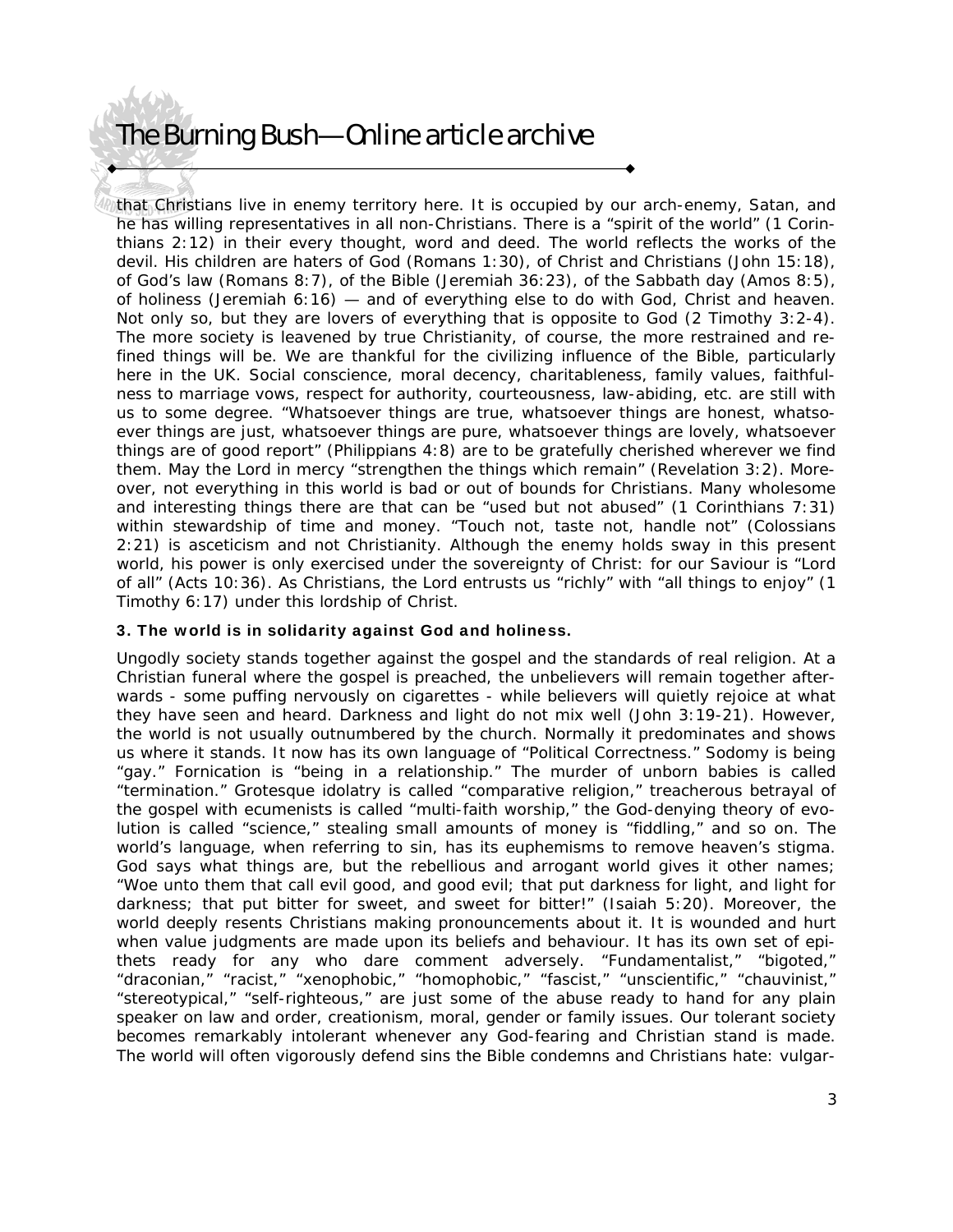ity, indecency and immodesty, foul language, gross injustice, laziness and self-serving, wild enthusiasm for trivial things, drunkenness, riotous partying, the pursuit of pleasure as the main goal in life, fashion and vanity, and the rest. The world protects itself from criticism — and yet unashamedly vaunts its own degeneracy and talk. It is not ashamed to attribute everything good to "luck," to call work "a necessary evil," live from one foreign holiday to the next, spend vast amounts of time in front of the television, virtually deify its pet animals, and make the brevity of life the excuse to live for today. The world even has its own method of emptying solemn Bible words of their content. It assigns them to a different context to guarantee they are shorn of their weighty and convicting impact. Words like "wicked" (now meaning 'very impressive'), "evil" (meaning 'disagreeable'), "hell" (to express annoyance, or awful people: 'Neighbours from hell'). Not to mention the daring use of God's name and the name of Christ as swear words. Such awful slang is the world's method of putting the things of God and of eternity out of the picture altogether. We will only take the danger of worldliness — or conformity to the world — seriously when we see how bad the world really is. And when we realise that the world wants to make Christians like itself. If only believers would not be so narrow and different there would be no pressure exerted or persecution meted out. But Christians love what God loves and hate what God hates (Psalm 119:128; Revelation 2:6). They are too much like God for their own good. Sometimes apathy or benign tolerance seem to prevail: but it is only a surface appearance. Every worldling is the seed of the Serpent: in his or her heart is an implacable antipathy toward godly things and a desire to make the Lord's people as bad as they are. Only hell itself is worse than this world as a place of divine abhorrence and deadly danger. "Hateful haters!" declared Rabbi Duncan, "A world of hateful haters! Is not this world thus a forehall, an antechamber of hell?"

### 4. Scripture takes worldliness very seriously.

Therefore, we should take it seriously too. To show how numerous and comprehensive its warnings are, J.C. Ryle brought together twenty-one texts and set them out for his readers to see. Here they are, taken from his helpful book Practical Religion, chapter 11, "The World," "If the texts I am about to quote do not prove that the world is a source of danger to the soul, there is no meaning in words.

### (a) Let us hear what St. Paul says.

'Be not conformed to this world: but be ye transformed by the renewing of your mind" (Romans 12:2). 'We have received, not the spirit of the world, but the Spirit which is of God' (1 Corinthians 2:12). 'Christ gave Himself for us, that He might deliver us from this present evil world' (Galatians 1:4). 'In time past ye walked according to the course of this world' (Ephesians 2:2). 'Demas hath forsaken me, having loved this present world' (2 Timothy 4:10).

#### (b) Let us hear what St. James says.

'Pure religion and undefiled before God and the Father is this, to visit the fatherless and widows in their affliction, and to keep himself unspotted from the world' (James 1:27). 'Know ye not that the friendship of the world is enmity with God? Whosoever therefore will be a friend of the world is the enemy of God' (James 4:4).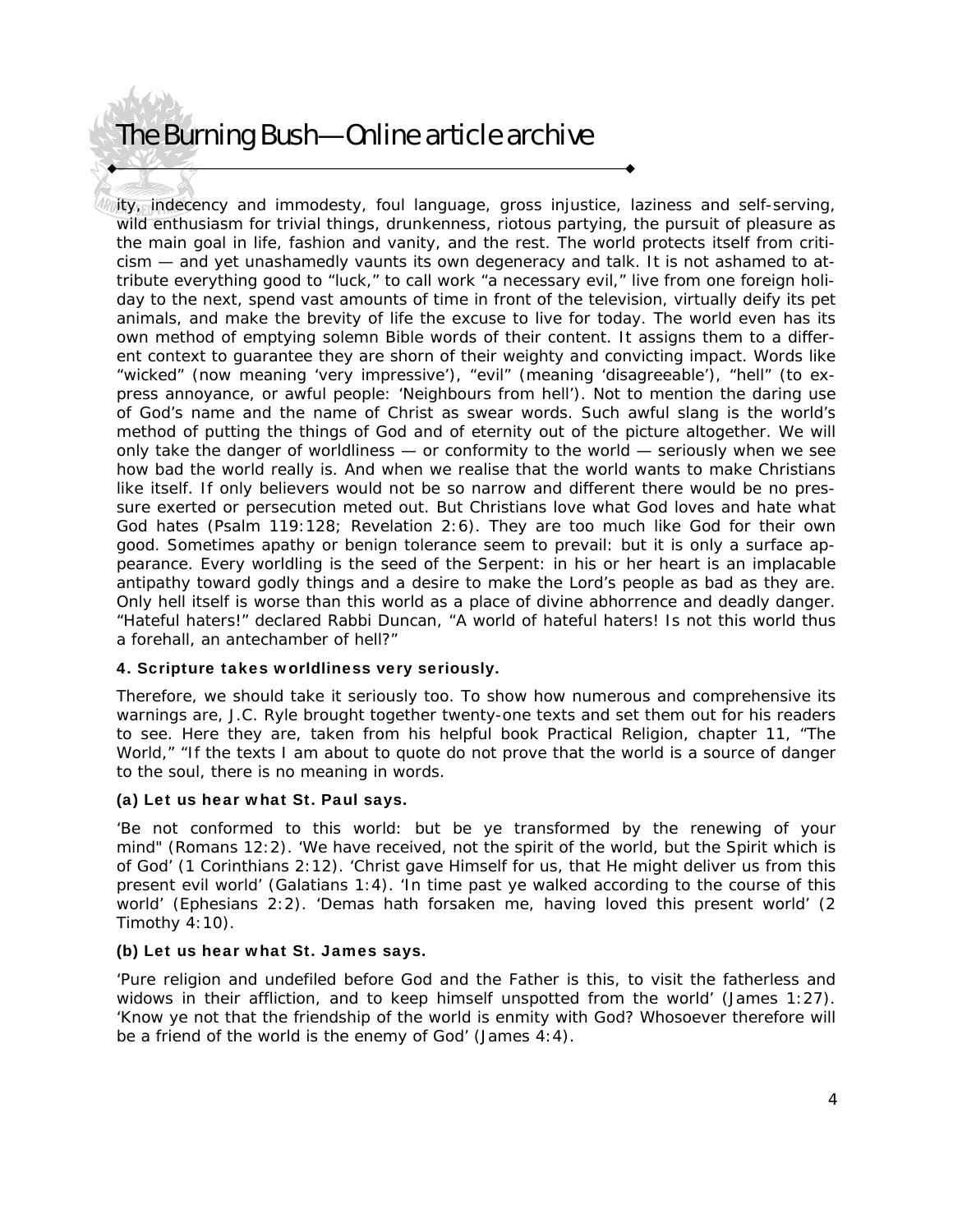### (c) Let us hear what St. John says.

'Love not the world, neither the things that are in the world. If any man love the world, the love of the Father is not in him. For all that is in the world, the lust of the flesh, and the lust of the eyes, and the pride of life, is not of the Father, but is of the world.' 'And the world passeth away, and the lust thereof; but he that doeth the will of God abideth for ever' (1 John 2:15-17). 'The world knoweth us not, because it knew Him not' (1 John 3:1). 'They are of the world: therefore speak they of the world, and the world heareth them' (1 John 4:5). 'Whatsoever is born of God overcometh the world' (1 John 5:4). 'We know that we are of God and the whole world lieth in wickedness" (1 John 5:19).

(d) Let us hear, lastly, what the Lord Jesus Christ says. 'The cares of this world choke the Word, and it becometh unfruitful' (Matthew 13:22). 'Ye are of this world: I am not of this world' (John 8:23). 'The Spirit of truth; whom the world cannot receive because it seeth him not, neither knoweth him' (John 14:17).

'If the world hate you, ye know that it hated me before it hated you' (John 15:18). 'If ye were of the world, the world would love his own: but because ye are not of the world, but I have chosen you out of the world, therefore the world hateth you' (John 15:19). 'In the world ye shall have tribulation: but be of good cheer; I have overcome the world' (John 16:33). 'They are not of the world, even as I am not of the world' (John 17:16). I make no comment on these twenty-one texts. They speak for themselves. If anyone can read them carefully, and fail to see that 'the world' is an enemy to the Christian's soul, and that there is an utter opposition between the friendship of the world and the friendship of Christ, he is past the reach of argument, and it is waste of time to reason with him. To my eyes they contain a lesson as clear as the sun at noon day."

#### 5. The term "worldliness" expresses a strange tendency.

It is the inclination in believers to forget what grace has made them and what the Lord requires of them. Our danger is more than the world itself — it is that of living like it and conforming ourselves to it. Being not of the world, it is yet possible for us to be as the world. This, or course, is to go over "to the other side," it is an ingratitude and unfaithfulness nothing short of spiritual adultery (James 4:4). What we cheerfully renounced in order to follow Christ still fascinates and attracts us. Like Israel at the Exodus: they went out of Egypt but Egypt did not go out of them. That was the root of all their troubles in their wilderness journeys. We are referring, of course, to an ally the world has. Christians have within them "the flesh" (Romans 7:18; 8:12). Although our regeneration has formed a spiritual and heavenly nature within us, it has not replaced the flesh — it has displaced it (Galatians 5:16). We are left with the problem and discipline of remaining sin, our old nature. And this answers to all that is in the world exactly, they are bosom friends. So the world has this ally within us and thus enjoys an advantage. This is why the world can still bedazzle us: why we naturally lust after what it offers and promises. This is how we can be "envious at the foolish ... (and) the prosperity of the wicked" (Psalm 73:3). Or, more subtly, how we can unconsciously succumb to the world's mindset and values. How futile it would be for us to try to escape the pollution of the world by withdrawal and isolation. We might go out of the world, but the world would not go out of us. Our old nature is the world in microcosm. There is, however, a better way. So far we have been laying down